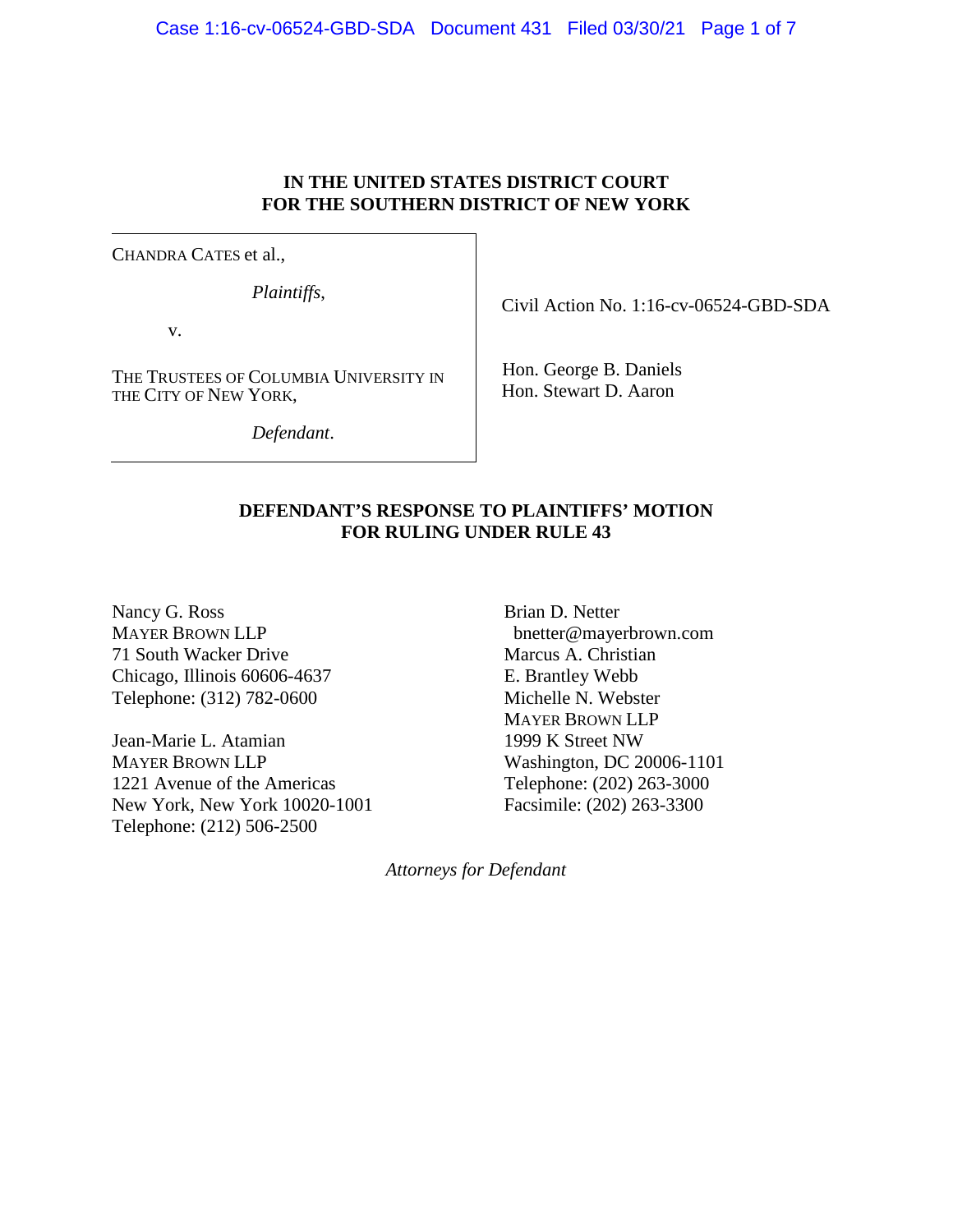#### Case 1:16-cv-06524-GBD-SDA Document 431 Filed 03/30/21 Page 2 of 7

Federal Rule of Civil Procedure 43(a) permits witnesses to testify by live video link "[f]or good cause in compelling circumstances." As many courts have concluded, the ongoing COVID-19 pandemic satisfies the applicable standard and permits courts to authorize live testimony from a remote location, even when one party objects. *See, e.g.*, *Guardant Health, Inc. v. Foundation Medicine, Inc.*, 2020 WL 6120186, \*3 (D. Del. 2020) ("Courts, including this Court, are regularly determining that the ongoing COVID-19 pandemic constitutes good cause for remote testimony."); *Legacy Church, Inc. v. Kunkel*, 472 F. Supp. 926, 1023 (D.N.M. 2020) ("District courts have typically concluded that COVID-19-related health concerns justify requests to testify telephonically or through audiovisual means, despite one party's objections."); *Vitamins Online, Inc. v. HeartWise, Inc.*, 2020 WL 3452872, at \*9 (D. Utah June 24, 2020) (agreeing that "the COVID-19 pandemic constitutes 'good cause and compelling circumstances' to hold bench trials, or at least portions of bench trials, via remote videoconference technology"); *Argonaut Ins. Co. v. Manetta Enterprises, Inc.*, 2020 WL 3104033, at \*2 (E.D.N.Y. June 11, 2020) ("The Court finds that the COVID-19 pandemic, and the months' long delay it has caused—indeed, continues to cause—in all court proceedings, constitutes 'good cause and compelling circumstances' to hold the bench trial in this matter via video-conference."); *In re RFC & ResCap Liquidating Tr. Action*, 444 F.Supp.3d 967, 971 (D. Minn. 2020) ("Under the circumstances, COVID-19's unexpected nature, rapid spread, and potential risk establish good cause for remote testimony.")

COVID-19 has taken a terrible toll. More than half a million lives have been lost and many more have been impacted with long term, adverse health consequences. The economic fabric of the Nation has been upended, with events that have always been conducted in person reenvisioned using videoconferencing technology, to save lives and to protect public health. As

1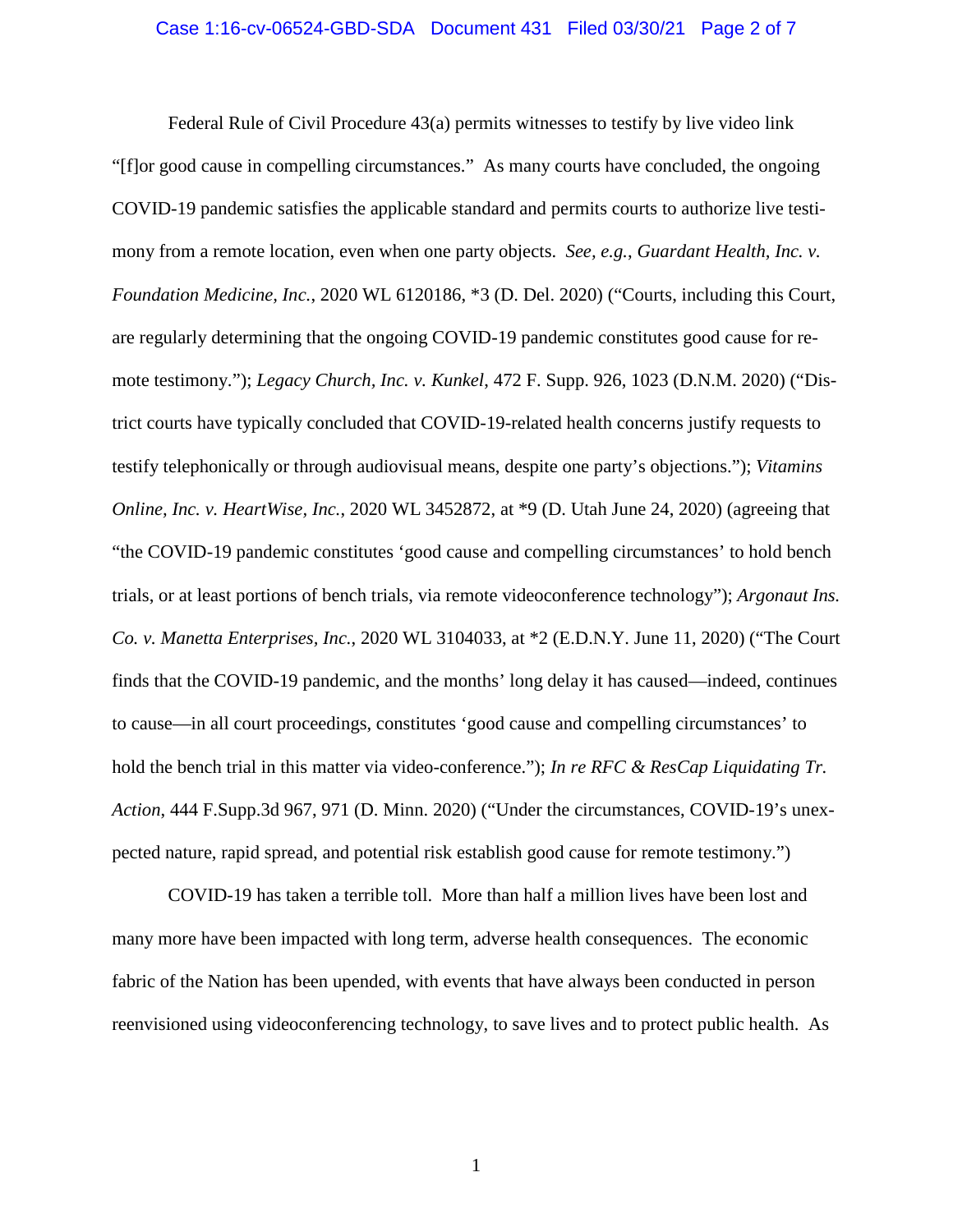#### Case 1:16-cv-06524-GBD-SDA Document 431 Filed 03/30/21 Page 3 of 7

perhaps befits our federalist system, different regions of the country have adopted different policies, and different individuals have exhibited dramatically different adaptations to the ongoing crisis.

At the final pretrial conference in this matter, the Court asked the parties to meet and confer on the logistics of witness testimony:

> So see if you can agree first, and if you can't agree, then you propose an alternative that you think is reasonable, and then the other side can oppose it. But I have no problems with not bringing everybody in live or not even bringing anybody in live. But I do want testimony from witnesses either by video or by previous deposition, and under circumstances where both sides feel that they have had an opportunity to examine that witness fully to bring out evidence before the court.

Tr. 51:11-19.

Prior to the meet and confer, Columbia consulted with the witnesses it intends to call at trial. Several said that they were comfortable appearing for trial in person; others said that inperson testimony would make them very uncomfortable due to COVID; and a third group said that they would prefer to testify remotely due to COVID but could appear in person if the Court preferred. Columbia conveyed this information to Plaintiffs, who then demanded that Columbia identify witness-by-witness justifications that Plaintiffs could review, including medical circumstances and vaccination statuses. Columbia declined, seeing no justification for witnesses to make such sensitive disclosures about their personal medical circumstances (and the circumstances of their families) if they were available to testify via live video connection.

Plaintiffs now demand that each witness make an *in camera* submission detailing his or her personal medical circumstances and vaccination history and ask the Court to weigh the submissions and make individual rulings *per witness* (for each of fifteen witnesses) judging the med-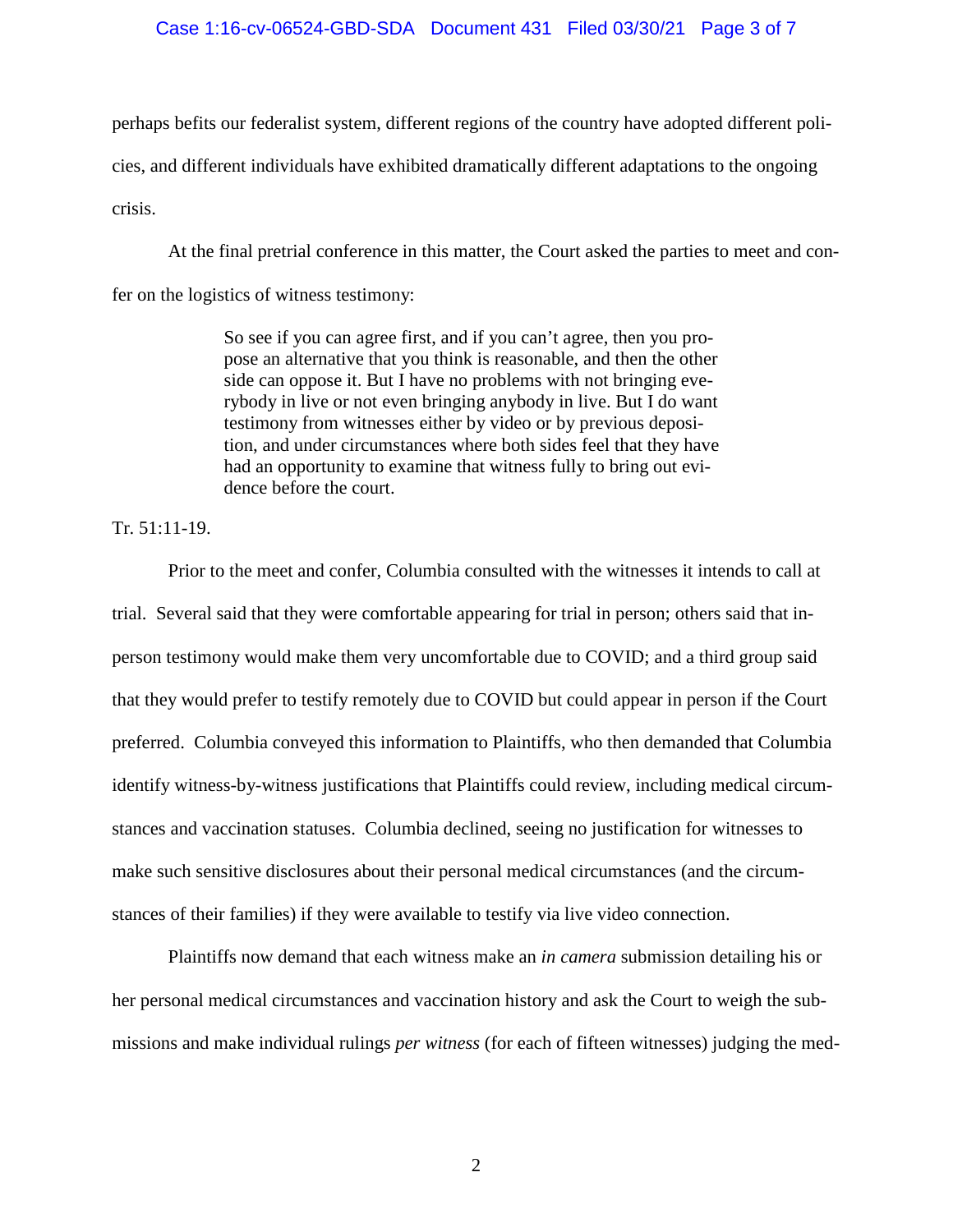#### Case 1:16-cv-06524-GBD-SDA Document 431 Filed 03/30/21 Page 4 of 7

ical situation of each. Plaintiffs have not identified a single authority for this demand. Numerous courts have concluded that the ongoing pandemic is itself sufficient to satisfy the standard of Fed. R. Civ. P. 43(a). Moreover, Plaintiffs have failed to provide any standard for their proposed process and have not explained how requiring disclosures by witnesses would make the trial fairer or more manageable for any party.

On the latter point, Plaintiffs want each witness to disclose his or her "current and anticipated vaccination status" and a justification for preferring to testify by videoconference. But they provide no standard of decision. Do Plaintiffs agree that witnesses should be permitted to testify remotely if they are less than fully vaccinated? What if they are vaccinated but live with unvaccinated individuals? What if they have medical conditions that make COVID particularly dangerous to their health and lives? The better approach—and the approach adopted by judges across the country—is to acknowledge that the pandemic itself constitutes good cause for testimony by live videoconference, without requiring an evidentiary process for each of multiple witnesses.

Plaintiffs believe, apparently, that the pandemic is over for the fortunate few to have received vaccinations. The Centers for Disease Control and Prevention, however, continue to urge caution, even by the fully vaccinated, who may potentially still transmit the disease. More fundamentally, as a district court recognized during the vaccine rollout:

> All of [plaintiffs'] objections spring from a false premise that stakeholders have a choice to do a traditional in-person trial (business as usual), unconstrained by pandemic conditions. At this point in epidemiological history, the Court should not have to explain the obvious: that "normal" in-person trials are not possible . . . , especially commencing as early as April 20, 2021. Many of [plaintiffs'] objections are therefore substantially misplaced.

*Kieffaber v. Ethicon, Inc.*, 2021 WL 425822 (D. Kan. Feb. 8, 2021) (authorizing testimony by live video in a trial set to begin *after* the trial in this case). Plaintiffs' main point seems to be that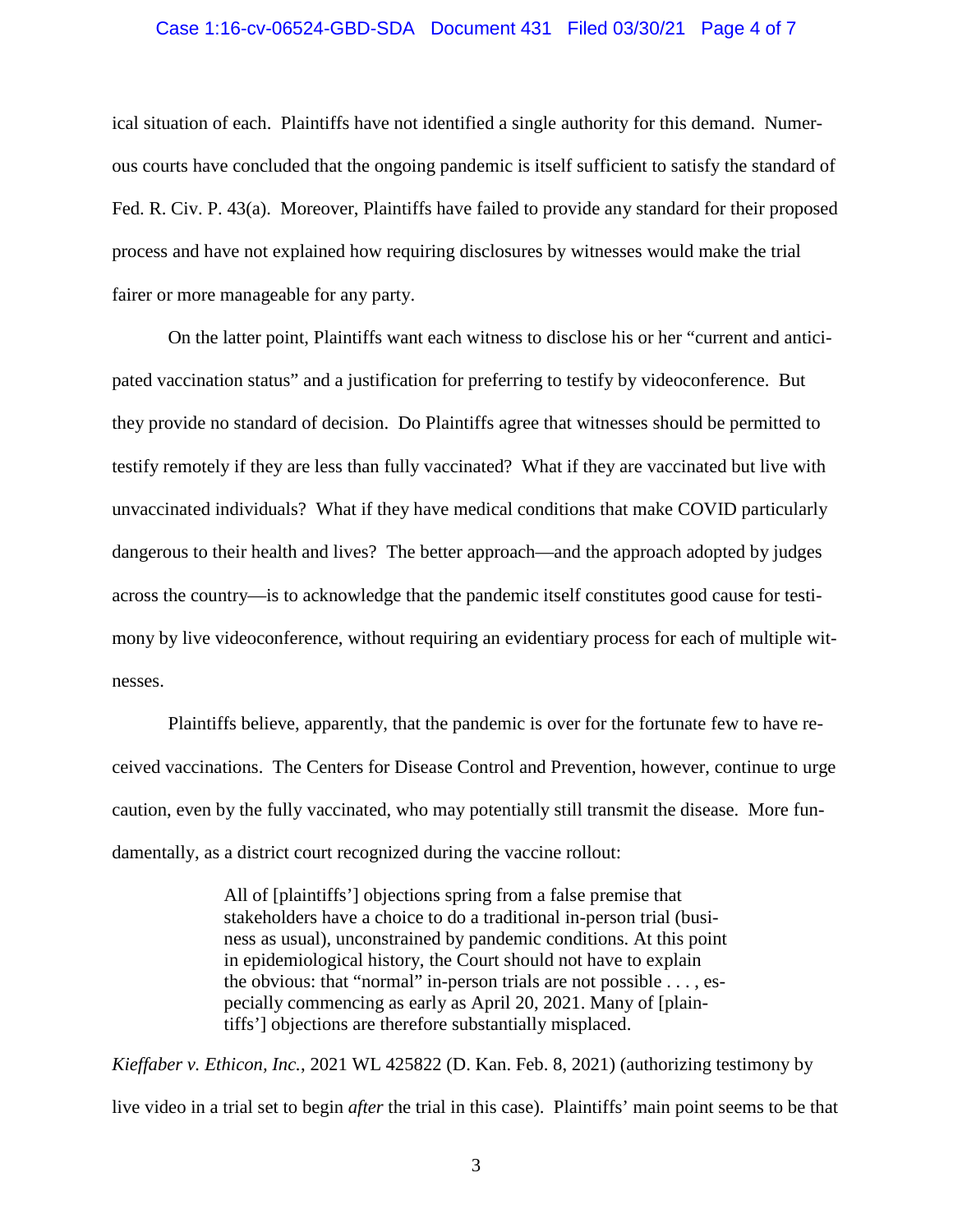#### Case 1:16-cv-06524-GBD-SDA Document 431 Filed 03/30/21 Page 5 of 7

it will be difficult for the Court to assess the "demeanor and credibility" of witnesses testifying remotely. Dkt. 428, at 5. But the alternative—viewing testimony through plexiglass from witnesses wearing multiple masks—is hardly ideal. Indeed, given the current technological status, other courts have found video testimony to be a more-than-adequate alternative:

> The near-instantaneous transmission of video testimony through current technology permits "the jury [or, in a bench trial, the Court] to see the live witness along with his hesitation, his doubts, his variations of language, his confidence or precipitancy, [and] his calmness or consideration[.]" Given the speed and clarity of modern videoconference technology, where good cause and compelling circumstances are shown, such testimony "satisfies the goals of live, in-person testimony and avoids the short-comings of deposition testimony." *Id.*

*RFC & ResCap*, 444 F. Supp. 3d at 970-71 (quoting *In re Vioxx Prods. Litig.*, 439 F. Supp. 2d 640, 644 (E.D. La. 2006) (citations omitted) (cleaned up)). This Court has technology in place to hear testimony remotely in circumstances just like this one.

A final note: Plaintiffs falsely claim that the witnesses are engaged in "pretense" to avoid in-person testimony. Dkt. 428, at 6. The pandemic is not pretense. It presents a real threat to health and safety, and these witnesses, like many others across the country, are reasonable to request video testimony over in-person appearances for this reason. Each of the witnesses is agreeing to give testimony, under oath, and subject to cross-examination. Columbia vehemently objects both to the unfounded accusations and to the style of litigation tactics that would lead counsel to conclude that every action taken by an adverse party is a strategic play. Columbia intends to try this case based on real facts and real evidence, not on innuendo.

### **CONCLUSION**

For the foregoing reasons, the Court should certify the ongoing pandemic as "good cause in compelling circumstances" for witnesses to testify remotely if they are uncomfortable appearing in person or prefer, under the circumstances of the pandemic, to appear by live video.

4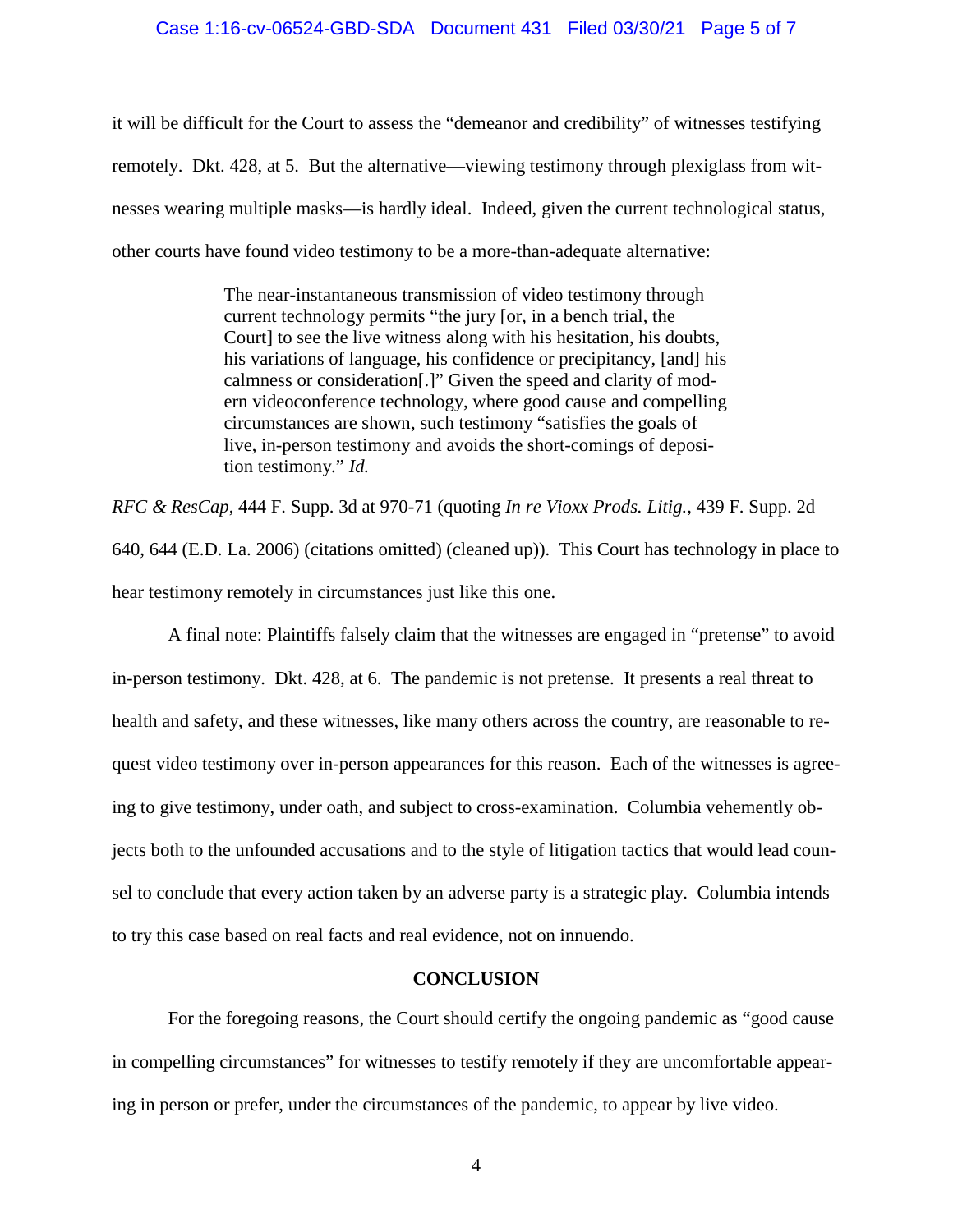Dated: March 30, 2021

Nancy G. Ross MAYER BROWN LLP 71 South Wacker Drive Chicago, Illinois 60606-4637 Telephone: (312) 782-0600

Jean-Marie L. Atamian MAYER BROWN LLP 1221 Avenue of the Americas New York, New York 10020-1001 Telephone: (212) 506-2500

Respectfully submitted,

*/s/ Brian D. Netter*  Brian D. Netter bnetter@mayerbrown.com Marcus A. Christian E. Brantley Webb Michelle N. Webster MAYER BROWN LLP 1999 K Street NW Washington, DC 20006-1101 Telephone: (202) 263-3000 Facsimile: (202) 263-3300

*Attorneys for Defendant*